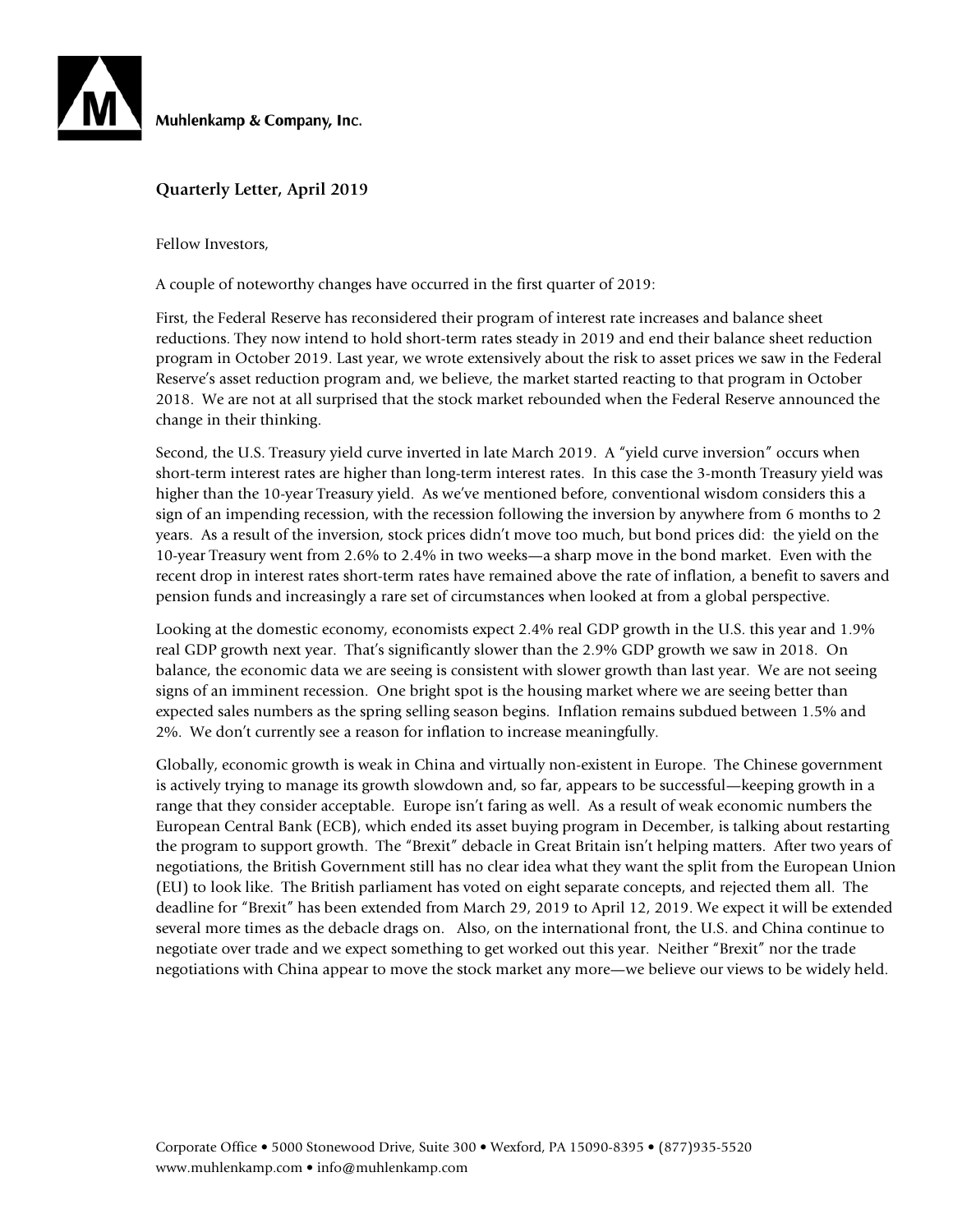

### Muhlenkamp & Company, Inc.

In summary, the U.S. economy appears to be slowing this year, but perhaps not as much as we thought four months ago. The threat to asset markets posed by the Federal Reserve's shrinking balance sheet is receding, and disruption due to tariffs or Brexit is also less likely. Slowing global growth remains a concern and we'll be watching what happens in China pretty closely. The inversion of the yield curve is also a cautionary sign. During the last quarter we've invested some of our cash in good companies at prices we found attractive. We will continue to do so.

Until next quarter…

Jeff Mullerhay

Ron Muhlenkamp and Jeff Muhlenkamp

*The comments made in this article are opinions and are not intended to be investment advice or a forecast of future events.* 

**Gross Domestic Product** (GDP) is the total market value of all goods and services produced within a country in a given period of time (usually a calendar year).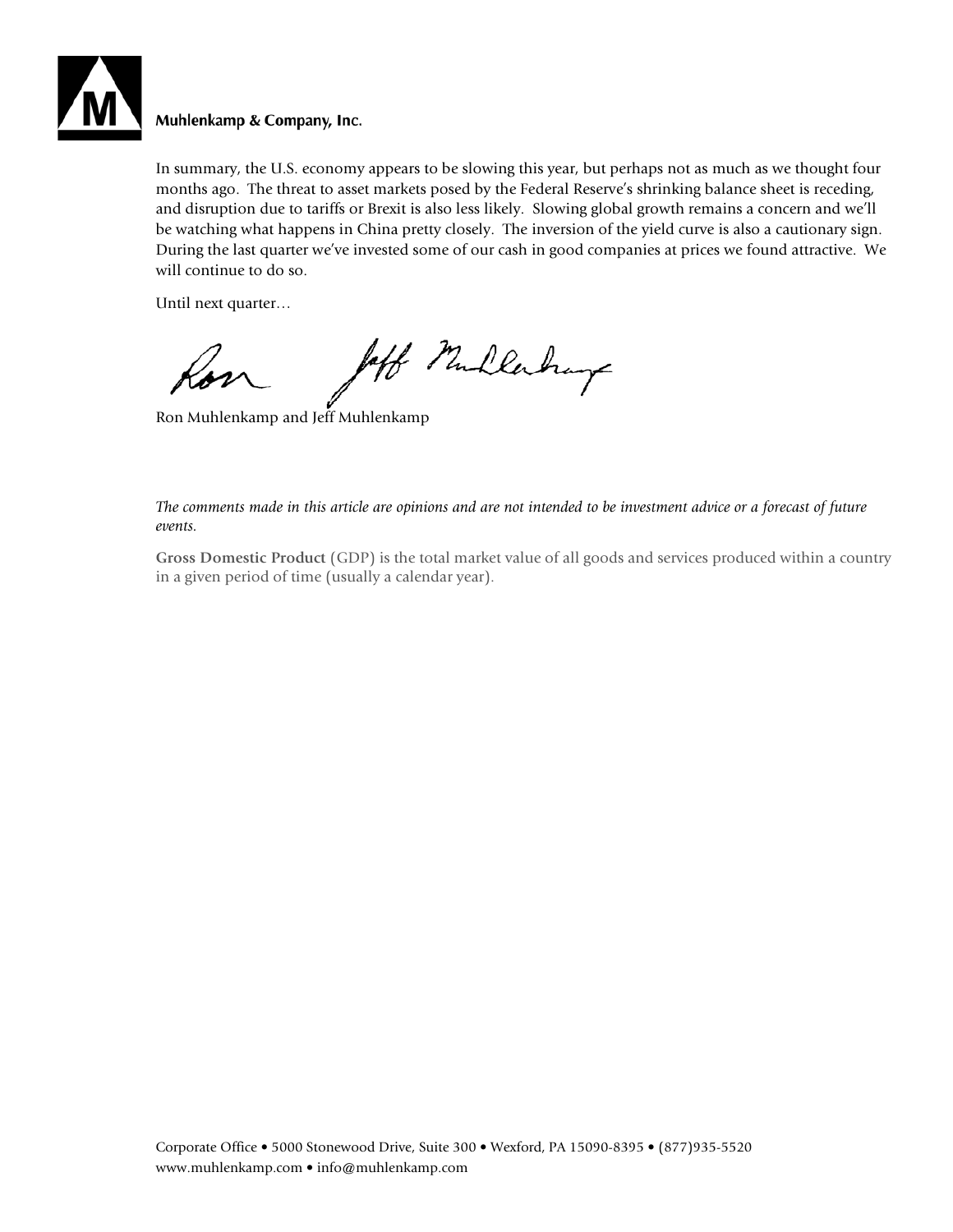# **Muhlenkamp**SMA **All-Cap Value**

#### **For the period ended 3/31/2019**

*Muhlenkamp & Company's All-Cap Value SMA (Separately Managed Account) is designed for investors' accounts over \$100,000. We employ full discretion, applying fundamental analysis.*

# **Investment Objective**

We seek to maximize total after-tax return through capital appreciation, and income from dividends and interest, consistent with reasonable risk.

## **Investment Strategy**

We invest in undervalued assets wherever they may be found. Typically, this results in holding a portfolio of companies we believe are materially undervalued by the market. Bonds may be included in the portfolio if they are a good investment.

## **Investment Process**

We start with a bottom-up scan of domestic companies, typically looking at most U.S. companies at least four times per year. We add to that an understanding of the sector dynamics in which companies are operating, an assessment of the business cycle, and a review of macroeconomic conditions.

Our primary screening metric is return on shareholder equity (ROE). We are looking for companies with stable returns that can be purchased cheaply, or for companies with improving returns that have not yet been recognized by the market.

We don't believe that a holding period of "forever" is appropriate in all cases, but are comfortable holding companies as long as they continue to meet expectations.

# **Investment Risk**

We define investment risk as the probability of losing purchasing power over long periods of time, which is quite different from Wall Street's definition of price volatility in very short periods of time. Taxes, inflation, and spending will ALL impact the purchasing power of your assets.



**Muhlenkamp & Company, Inc.** Intelligent Investment Management

# **All-Cap Value Composite Performance (Net of Fees)**

|                               |                 |                    | Annualized      |                 |                  |                  |  |
|-------------------------------|-----------------|--------------------|-----------------|-----------------|------------------|------------------|--|
|                               | Year to<br>Date | <b>One</b><br>Year | Past 3<br>Years | Past 5<br>Years | Past 10<br>Years | Past 15<br>Years |  |
| Refurn                        | $6.53\%$        | $-1.40\%$          | $3.05\%$        | 1.05            | $8.64\%$         | $2.67\%$         |  |
| S&P 500 Total Return*         | $13.65\%$       | $9.50\%$           | $13.51\%$       | $10.91\%$       | $15.92\%$        | 8.57%            |  |
| <b>Consumer Price Index**</b> | $0.61\%$        | $1.52\%$           | $2.16\%$        | $1.49\%$        | $1.77\%$         | 2.06%            |  |

 **\* The S&P 500 is a widely recognized, unmanaged index of common stock prices. The figures for the S&P 500 reflect all dividends reinvested but do not reflect any deductions for fees, expenses, or taxes. One cannot invest directly in an index.**

 \*\* Consumer Price Index (CPI) – As of February 2019 – U.S. CPI Urban Consumers NSA (Non-Seasonally Adjusted), Index. The Consumer Price Index tracks the prices paid by urban consumers for goods and services and is generally accepted as a measure of price inflation. Price inflation affects consumers' purchasing power.

*Consolidated performance with dividends and other earnings reinvested. Performance figures reflect the deduction of broker commission expenses and the deduction of investment advisory fees. Such fees are described in Part II of the adviser's Form ADV. The advisory fees and any other expenses incurred in the management of the investment advisory account will reduce the client's return. It should not be assumed that recommendations made in the future will be profitable or will equal the performance of the above accounts. A list of all security recommendations made within the past twelve months is available upon request.*

# **Top Twenty Holdings**

|                                                  |                                            | % of Net |
|--------------------------------------------------|--------------------------------------------|----------|
| Company                                          | Industry                                   | Asset    |
| Microsoft Corporation                            | Software                                   | 4.79%    |
| Apple Computer Inc.                              | Technology Hardware, Storage & Peripherals | 4.40%    |
| Alliance Data Systems Corporation                | <b>IT Services</b>                         | 4.05%    |
| UnitedHealth Group Inc.                          | Healthcare Providers & Services            | 3.99%    |
| AutoZone, Inc.                                   | Specialty Retail                           | 3.89%    |
| Microchip Technology                             | Semiconductors & Semiconductor Equipment   | 3.39%    |
| Cameco Corporation                               | Oil, Gas, & Consumable Fuels               | 3.26%    |
| Alerian MLP ETF                                  | Exchange Traded Funds                      | 3.26%    |
| Celanese Corporation - Series A                  | Chemicals                                  | 3.19%    |
| Broadcom Inc.                                    | Semiconductors & Semiconductor Equipment   | 3.07%    |
| Annaly Capital Management Inc.                   | Real Estate Investment Trusts              | 3.02%    |
| Gilead Sciences, Inc.                            | Biotechnology                              | 2.97%    |
| Invesco Buyback Achievers                        | Exchange Traded Funds                      | 2.96%    |
| <b>SPDR Gold Shares</b>                          | Exchange Traded Funds                      | 2.82%    |
| DowDuPont, Inc.                                  | Chemicals                                  | 2.63%    |
| Celgene Corp.                                    | Biotechnology                              | 2.58%    |
| Cognizant Technology Solutions Corp. IT Services |                                            | 2.48%    |
| McKesson Corporation                             | Health Care Providers & Services           | 2.43%    |
| Federated Investors, Inc. - Class B              | Capital Markets                            | 2.28%    |
| Biogen Idec Inc.                                 | Biotechnology                              | 1.87%    |
|                                                  |                                            |          |

*Composite holdings are subject to change and are not recommendations to buy or sell any security.*

*Composite Top Twenty Holdings are presented as supplemental information to the fully compliant presentation on the next page.*

*Return on Equity (ROE) is a company's net income (earnings), divided by the owner's equity in the business (book value).*